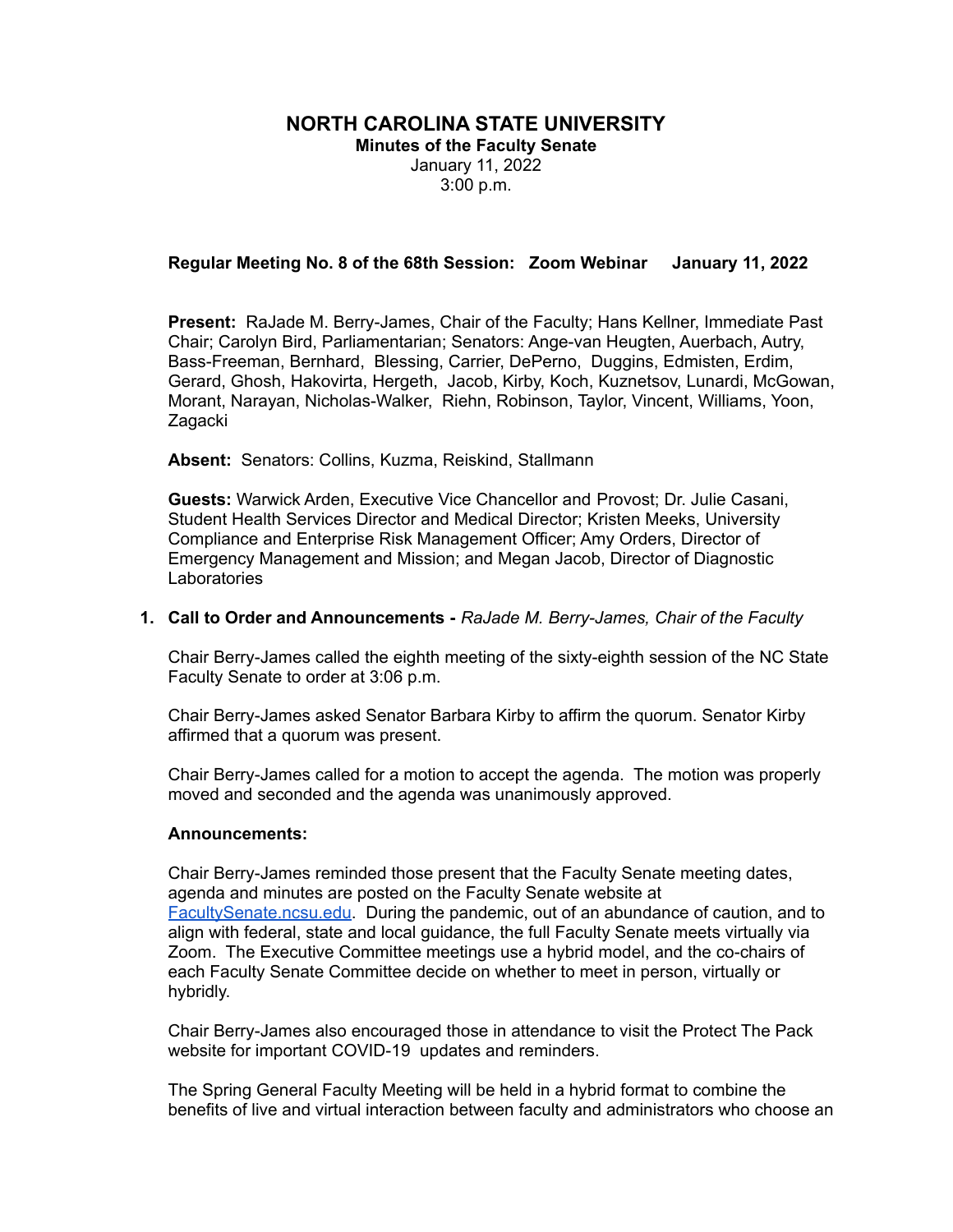in-person or virtual meeting. The Spring General Faculty meeting will be held on Tuesday, March 22, 2022, in Talley Student Center, Ballroom 3210. The capacity will be limited to 60 people, auditorium style.

Please share suggested general meeting topics with the Office of the Faculty Senate at Faculty Senate@ncsu.edu.

### **2. Approval of the Minutes -** *Barbara Kirby, Senator*

Senator Kirby called for a motion to approve the minutes for Regular Meeting No. 7 of the 68th Session. A motion was made and properly seconded and the minutes were unanimously approved.

### **3. Chair's Remarks -** *RaJade M. Berry-James, Chair of the Faculty*

Chair Berry-James noted that the CDC designated the Omicron as a variant of concern for the United States on November 30, 2021. Since the Omicron variant was designated, the Faculty Senate and Executive Committee of the Faculty Senate met to discuss campus issues of concern, as well as other pressing matters by faculty. Today's agenda was adopted at the last Executive Committee meeting in December and guests were invited to advise faculty on academic policy, COVID-19 protocol, and campus practices.

Chair Berry-James also reported that she spent time with panelists on different stages of the Faculty Tenure Career path. In addition to sharing insight on research, teaching, and engagement, the panelists also talked about collaboration and networking in breakout sessions. Chair Berry-James thanked the Research and Leadership Academy moderators for inviting her and the other panelists to talk about grant writing, collaboration, life balance, publishing, and building your reputation.

Chair Berry-James continued by introducing Kristen Meeks, University Compliance and Enterprise Risk Management Officer. Kristen joined NC State University in June 2020 and is responsible for coordinating the university's compliance and integrity and strategic risk management programs.

# **4. Provost's Remarks and Q&A -** *Warwick Arden, Executive Vice Chancellor and Provost*

Provost Arden announced that the University Standing Committee Survey is open through January 31, 2022. The committees play a critical role in partnering with university administration to develop programs and policies to enhance NC State. Information will be included in the Provost's newsletter.

Provost Arden continued by reporting that the Quality Enhancement Plan (QEP) deadline has been extended to Friday, January 28, 2022. QEP is an integral component of the SACSCOC reaffirmation of accreditation process. It reflects and affirms a commitment to enhance overall institutional quality and effectiveness by focusing on an issue that NC State considers important to improving student learning outcomes and/or student success. Visit [go.ncsu.edu/QEP](http://go.ncsu.edu/QEP) for campus updates.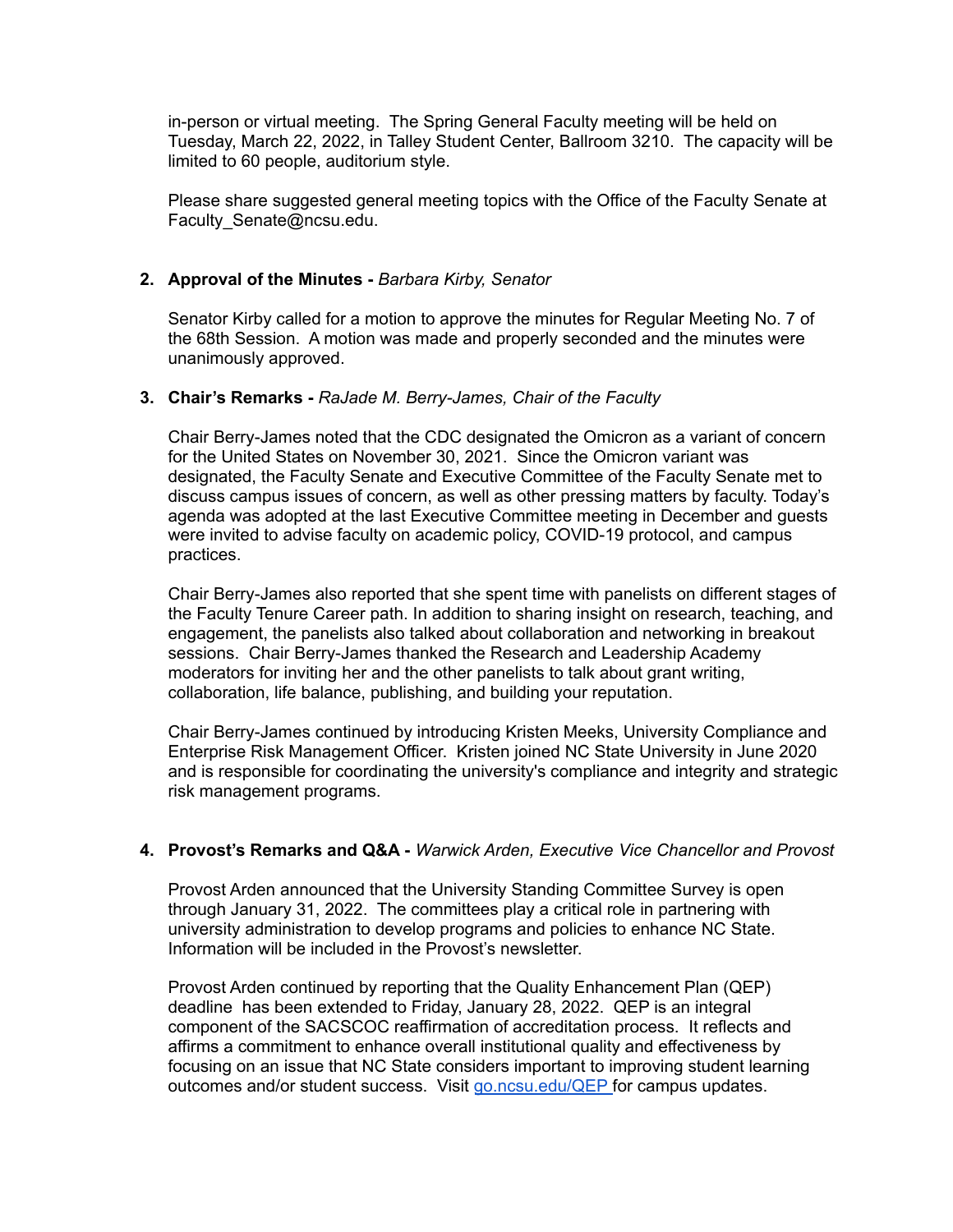Provost Arden also remarked that Dr. Stewart sent out a memo, Guidance for Spring 2022 Instructors, which contains important information on face-to-face instruction , instructor isolation, quarantine, etc. Please read *Instructors FAQs Regarding COVID-19 in Spring 2022* at [go.ncsu.edu/instructor-faq.](http://go.ncsu.edu/instructor-faq)

Return to campus testing is mandatory for those individuals who have not provided proof of vaccination and must be completed 72 hours prior to arriving on campus or 72 hours after arriving on campus. Ongoing testing will also continue for all individuals who have not provided proof of vaccination. The isolation period for those who've tested positive for COVID has been reduced from 10 days down to five days. Provost Arden continued by asking everyone to upload their booster information for tracking purposes. The site to upload vaccination records is [healthypack.dasa.ncsu.edu/healthweb/](http://healthypack.dasa.ncsu.edu/healthweb). Face coverings are still required in all university buildings at all times. Additional information on COVID-19 data tracking may be found at

<https://www.ncsu.edu/coronavirus/testing-and-tracking/>.

Provost Arden also reported on recent leadership and organizational announcements. The first being the announcement of Donna Petherbridge's permanent appointment as the Vice Provost for DELTA. He then announced Dr. John Dole's appointment as the interim dean of CALS.

A five-year leadership review of Bailian Li, Senior Vice Provost for Global Engagement will be held in the next few weeks. The overview presentation of goals and accomplishments is scheduled for Wednesday, February 15, 2022, in Talley Student Union, room 4280 followed by in-person sessions with university representatives.

The search for Senior Vice Provost for University Interdisciplinary Programs and Senior Vice Provost for Instructional Programs is well underway. The search for the next dean of the College of Education is also underway with Dr. Chris McGhan chairing the search. David Hinks is chairing the search for the next dean of the College of Veterinary Medicine. The search for the next dean of the College of Agriculture and Life Sciences will begin in the next couple of weeks. Dr. Martin-Vega will chair the search committee.

### **Questions and Discussion**

Senator Kuznetsov: Senator Kuznetsov expressed concern about dining with faculty and students at faculty lunch meetings and welcome breakfasts. University funds were used for those joint meetings. "Why the need to spend funds for joint meetings where we share meals together? Wouldn't it be wise to wait two to three weeks until the wave goes away?"

Provost Arden commented that an inch or two was not enough space and suggested that they spread out more. He also informed Senator Kuznetsov that neither appropriated funds nor tuition dollars are used for meals. Departments have discretionary funds that may be used for meals. These decisions are left up to the department heads and deans. There is not a university-wide policy on staff gatherings.

Senator Koch: If in-person classes are canceled due to inclement weather, can I tell my classes that we will meet on Zoom if I include this in my syllabus?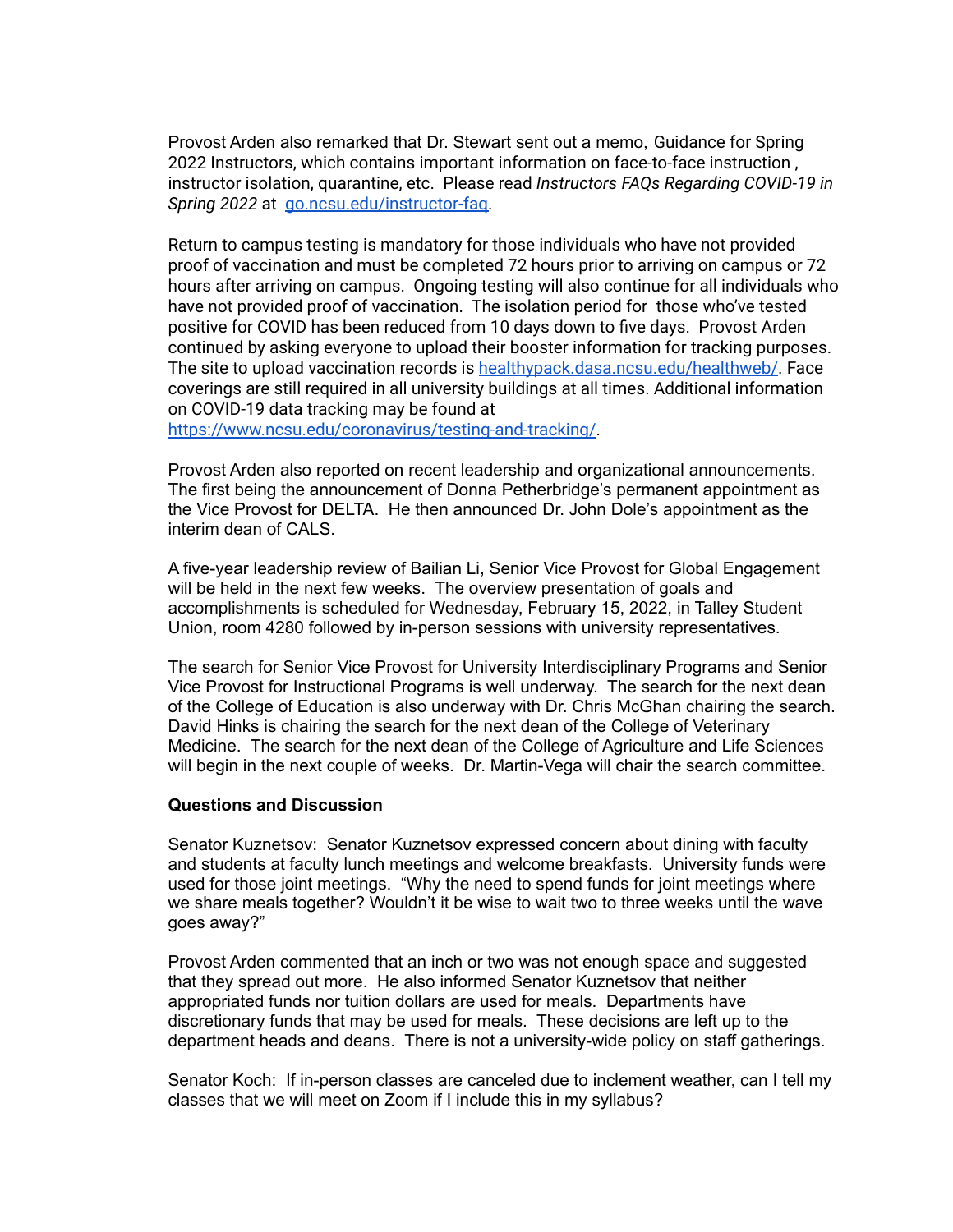Provost Arden: Absolutely. If there's inclement weather, plan for academic continuity through Zoom or other appropriate platforms.

#### **5. COVID 19 Protocol, Campus Safety & Security (Introductions & Presentations)**

a. Kristen Meeks, *University Compliance and Enterprise Risk Management Officer*

Kristen Meeks introduced herself and explained her role at the university as the University Compliance and Enterprise Risk Management Officer. Her function is housed within the Office of the General Counsel, under the leadership of Vice Chancellor and General Counsel, Allison Newhart. Kriste went on to state that though she is an attorney, she does not practice law, give legal advice, or represent the university with regard to legal matters.

Kristen's primary responsibilities include leading and managing the university's strategic enterprise risk management process and providing strategic oversight and coordination of the university's compliance and integrity program. She then went on to explain that Enterprise Risk Management (ERM) is commonly understood as a business strategy that is led by senior leaders for identifying and preparing risks that may impact the university's strategy, objectives, or key operations. Kristen coordinates the Chancellor's Cabinet by gathering information from leaders and colleagues across campus about existing and emerging risks that may impact the university's mission or strategic objectives. One significant enterprise risk among higher education is compliance.

NC State was an early adopter of an organizational compliance program in 2011. At the direction of Chancellor Woodson, the university's Compliance and Integrity Program was launched. It is a decentralized program with compliance partners distributed across divisions and units across the university. NC State's Compliance Program is designed to help faculty and other community members be informed about their responsibilities that may stem from laws and regulations, UNC System policies, or NC State policies, and help provide guidance when needed. The program is also designed to help promote the university's values, striving to help integrate the values of the university into decisions and actions that are related to the university's educational research and business practices.

Another important element of the compliance program is managing the university's EthicsPoint Hotline, [compliance.ncsu.edu/reporting/hotlines/](http://compliance.ncsu.edu/reporting/hotlines/). Ethicspoint is a tool anyone may use to report concerns about potential unethical behavior or non-compliance. The reports are routed to Kristen and she helps ensure that they get to the correct department or unit who is able to respond to the reported concerns and address them. EthicsPoint is a supplement to existing reporting mechanisms, such as those provided by the Office of Institutional Equity and Diversity, Human Resources, and Internal Audit, but is one of the only tools that accepts anonymous reports. For more information about the compliance program, visit [compliance.ncsu.edu.](http://compliance.ncsu.edu) Kristen Meeks may be contacted at [kameeks@ncsu.edu](mailto:kameeks@ncsu.edu) or (919) 515-3607.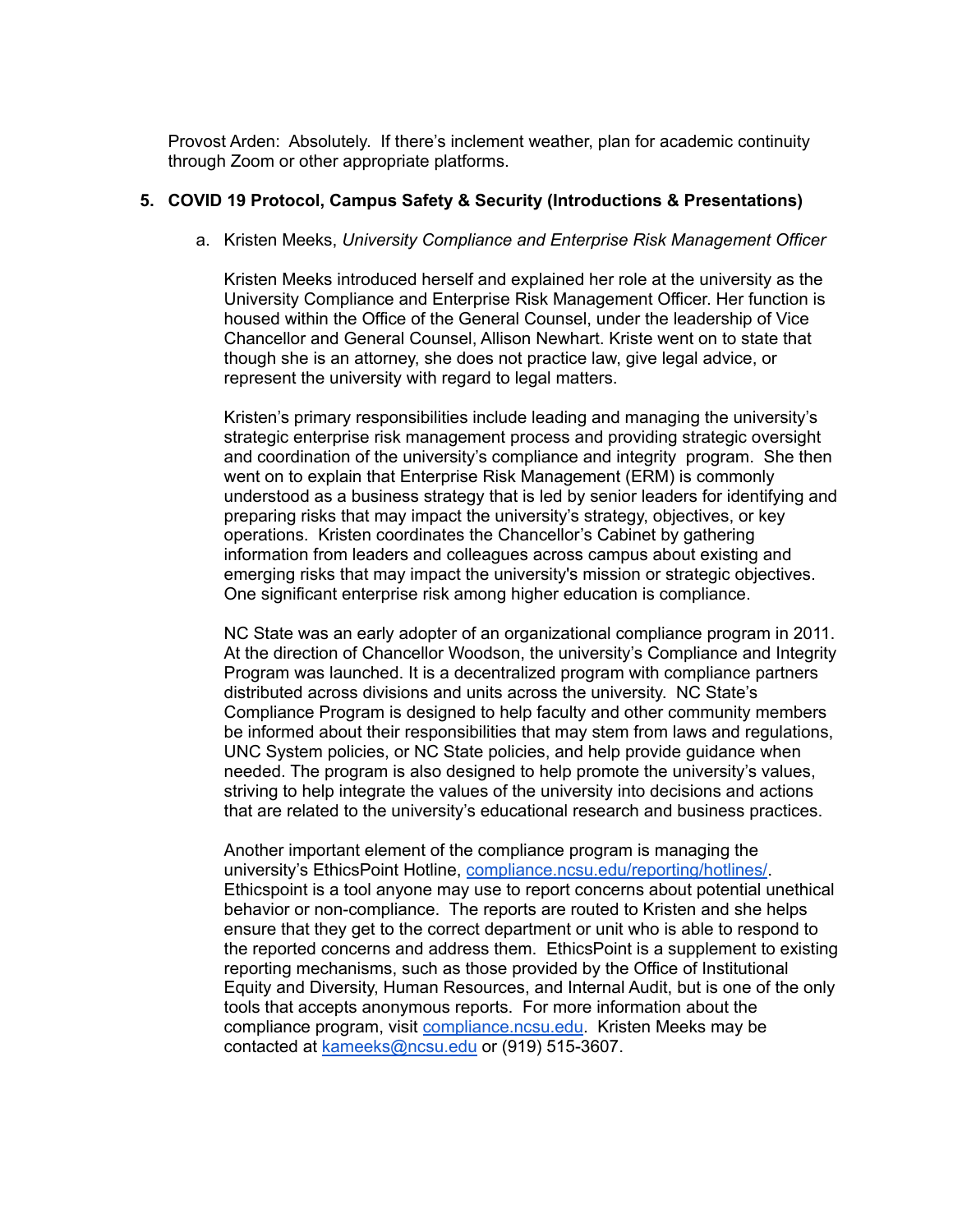b. Daniel House, Public Safety Director and Chief

Chief House was unable to attend the meeting due to other pressing issues.

c. Dr. Julie Casani, *Student Health Services Director and Medical Director*

Dr. Casani reported on campus testing; 2,900 tests were given on campus yesterday and more than 3,000 today and lab capacity is quickly being maxed out. She reported that not only are those who are returning to campus getting tested, but so are people who have had an exposure and some who have had minimal symptoms. Dr. Casani also reported that there are many positives but that most of them are still off campus.

Dr. Casani also reported Student Health is still processing boosters but booster validation has not been a priority due to the return to campus testing. Well over 50%-60% of people who test positive have been fully vaccinated, meaning that they've received two vaccines of a CDC or WHO vaccine or one dose of J&J. A fair number of those who test positive and are fully vaccinated also have their boosters. Dr. Casani went on to say that while boosters and vaccinations protect you from severe disease and protect against primary infection, fully vaccinated people are still getting infected.

The isolation period is no less than five days regardless of vaccination status. Dr. Casani also recommends that people who come out of isolation continue to follow strict masking mandates for the next five days. The quarantine recommendation is that people who are under-vaccinated go into some type of quarantine and follow strict mask mandates. For people who have a booster or less than six months since their second dose, or less than two months since their first dose, do not need quarantine at all. The recommendation is for them to get tested.

Dr. Casani stated that campus resources for isolation have been exhausted, which was a primary goal. As of the weekend, campus has shifted and will not quarantine anyone in residence halls. It is highly recommended that both isolated individuals and people who need to be quarantined go home. Dr. Casani strongly recommends that people are tested on day three in their quarantine period due to the number of people who become positive after having been exposed to the virus.

Dr. Casani continued by stating that classroom contact tracing will no longer be done on campus. It is up to the student to notify the instructors

# **Questions and Discussion**

*Senator Kirby:* Is there an estimate moving forward in terms of what the rates might look like in a month?

Dr. Casani responded that if we follow what's happening in South Africa, they are declining around three weeks. There are some concerns about the United States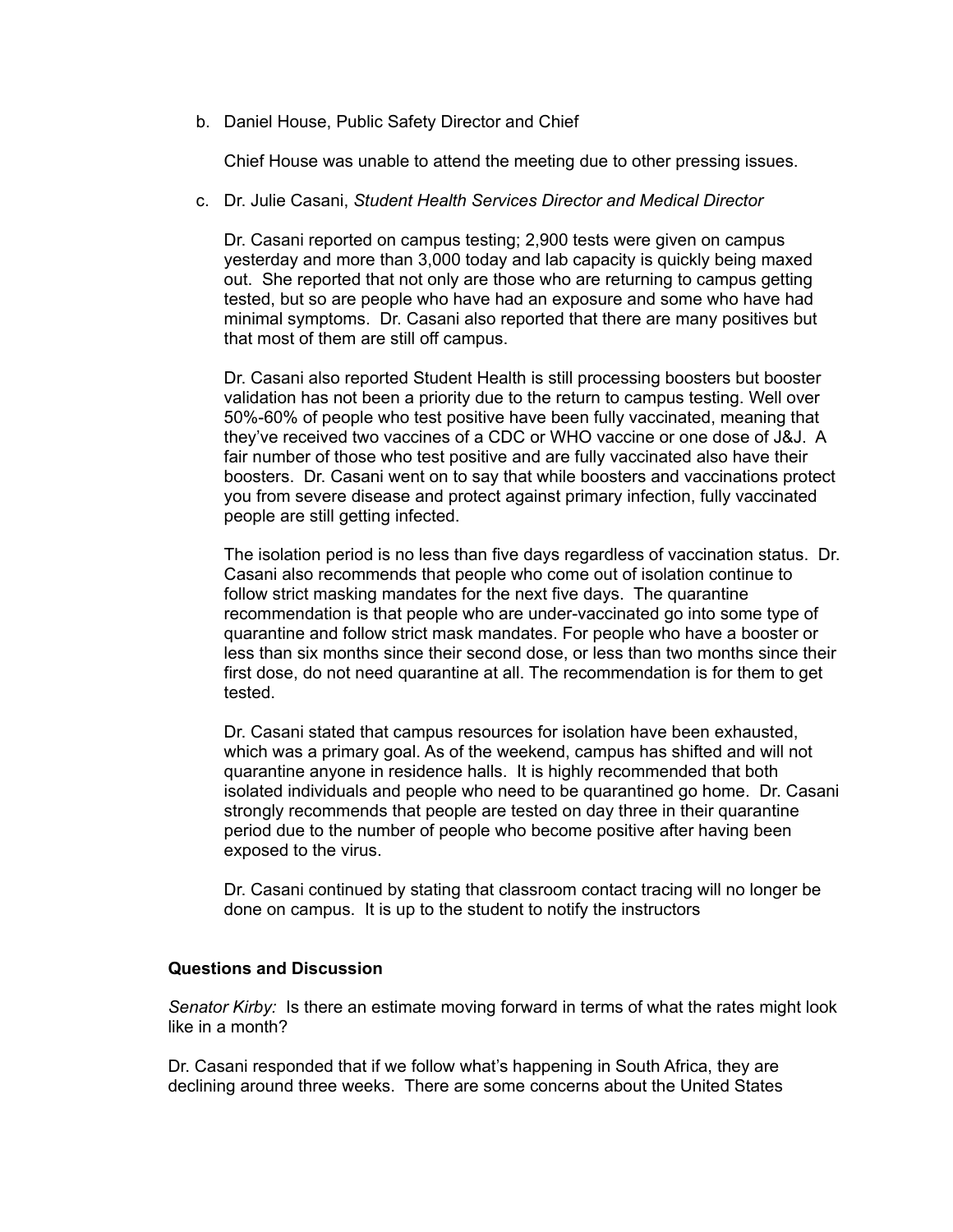because of the way the peak is acting, that it may be three to four weeks before Omicron has "burned through everyone."

Senator Kirby: Is 3,000 tests the capacity for daily testing?

Dr. Casani responded that 3,000 is the limit. Given that NCSU has a positive rate in testing of approximately 11% and manages close to 500 positives per day, the system is being maxed out due to the notification process, moving people into isolation, and following up.

*Senator Kirby:* Senator Auerbach wants to know if it would have been smarter, as some schools realize, to go online until the Omicron wave subsides.

Provost Arden responded that the responses of universities have been different. NCSU is part of a system and is trying to stay consistent throughout the system. NCSU is favoring different strategies outlined in the memo from Dr. Stewart's office. Hybrid modalities, Panopto, classroom capture, and Zoom are all encouraged. Faculty have a lot of discretion in terms of minimizing classroom density and utilizing hybrid modalities.

Senator Kirby: Is there any consideration of distributing KN95 masks to students in classrooms like the Vet school does?

Provost Arden responded that central distribution of KN95 masks is not being considered at the moment, but he strongly encourages people in general to wear a good, high filtering face mask as a proven adjunct to vaccination.

### d. Amy Orders, *Director of Emergency Management and Mission*

Amy reported that Facilities Operations is working diligently to review and maintain the indoor air quality. NCSU continues to have an increase in infiltration and ventilation in the buildings. Amy cautions people not to prop open doors or windows as that creates an excess capacity problem in buildings.

Campus Operations continues to provide surgical masks or the heightened filtration masks that were created by the Nonwoven Institute. She went on to say that she has investigated the KN 95 stock and availability and will have information available in the coming weeks. Amy also cautions people to use what they feel is appropriate for their face covering or an extra layer of support. At this point in time, there is a limited supply available.

Amy continued by stating that the capacity for special events will not be limited. "We are reviewing those with campus partners to make sure people are aware of the community standards as well as safety and security procedures."

e. Dr. Megan Jacob, Director of Diagnostic Laboratories

Dr. Jacob reported that the WolfTracks Laboratory does the vast majority of testing on campus. NC State invested in the equipment approximately a year ago and it allows the campus to conduct onsite testing. There were well over 100,000 tests done in that time and easily made up the cost saving difference on the cost of the equipment over what was being done with contractors.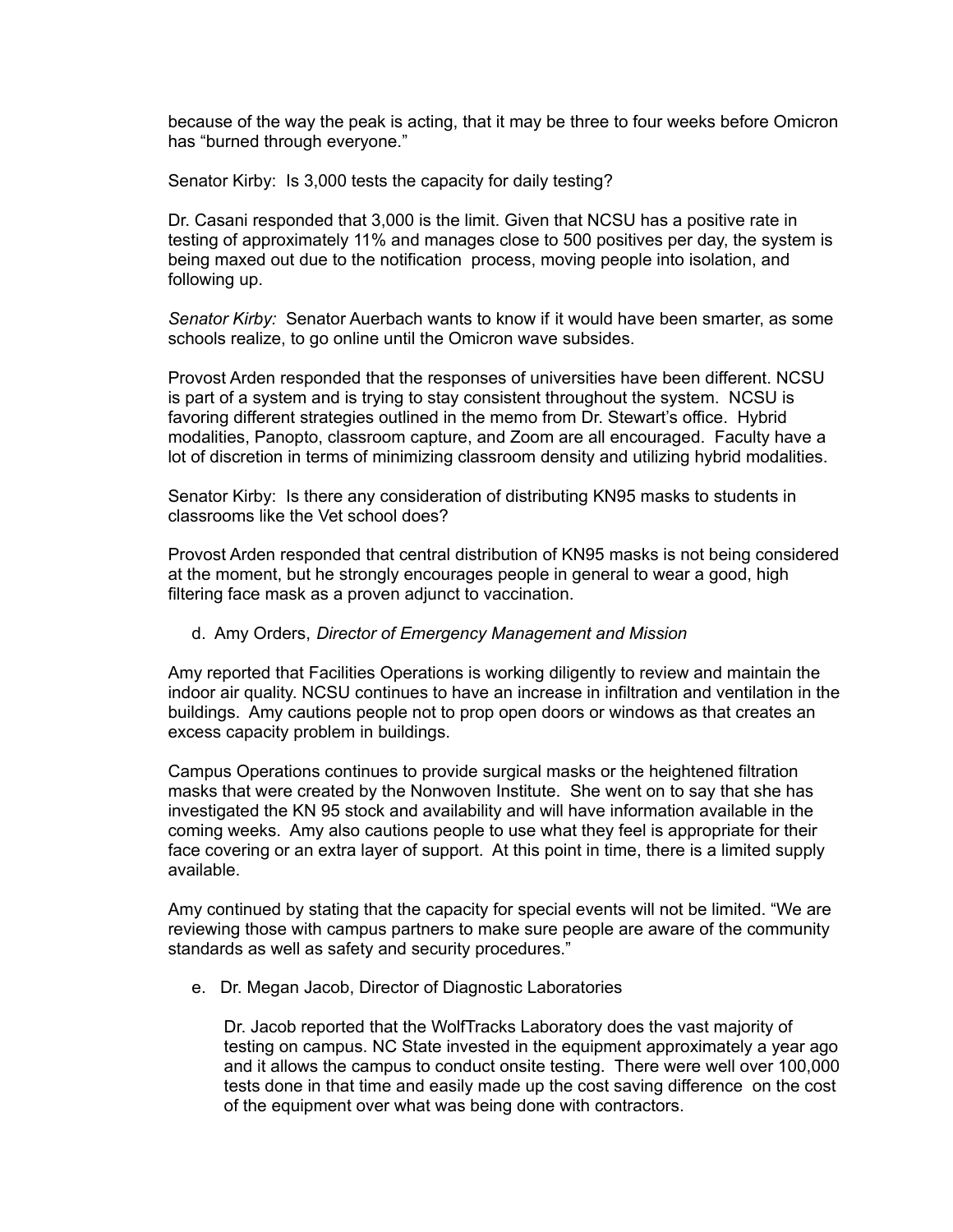Dr. Jacob went on to say that the lab is able to run two shifts of employees; five people are responsible for about 3,000 tests. The lab is outfitted with high throughput robotic machines that do PCR tests and allows for extreme efficiency. Diagnostic Laboratories offer the PCR test; they detect three genes. Most PCR tests can be turned around within 24 hours. Negative results automatically formulate an email, otherwise the providers at Student Health manage the communication. Turnaround times may be a little longer due to the overwhelming capacity of the return to campus testing. Part of the reason for limiting tests to 3,000 per day is so there is not a lot of time between when a person tests and when they receive the results.

### **Questions and Discussion**

*Senator Kirby:* Senator Blessing would like an explanation on the justification for not allowing students/staff to get tests at the sites on campus after testing positive for COVID, even just one positive home test (e.g. one positive followed by one negative home test within a few days regardless of symptoms).

Dr. Casani answered that we are required by the State Health Department to respect any positive test, with or without symptoms. People who test positive can have a residual positive test for up to 45 days with a PCR test. It might go away with an antigen, but it will still be there with a PCR test, potentially. You're not infectious after your isolation time and can walk around and have small fragments that can get picked up by PCR, but you're not transmitting the disease to anyone.

*Senator Blessing:* By the same token, people who are required to test on campus they're told that they have to have a positive home test in order not to.

Dr. Casani answered that if you take an antigen test, you have to submit two negative antigen tests because that increases the validity of a negative antigen test, but a single antigen test is acceptable.

*Senator Kirby:* How much risk is there to our unvaccinated children not yet eligible for vaccination if we were to bring this home to them from the classroom?

Dr. Casani stated that the risk is there. She also stated that the public health sector talks about when they will be infected, not if, because the virus is so pervasive in the community. Wake County rates are higher than our rates on campus. Sooner or later we are going to be exposed.

*Senator Riehn:* We are currently recruiting graduate students. Are we able to invite them to campus in February or March?

Provost Arden responded that campus does not have a university-wide policy that states you cannot invite graduate students to visit. The Provost strongly recommends maintaining flexibility by trying to offer virtual visitation as well so you're not discriminating againist or potentially losing great individuals who feel uncomfortable traveling at the moment.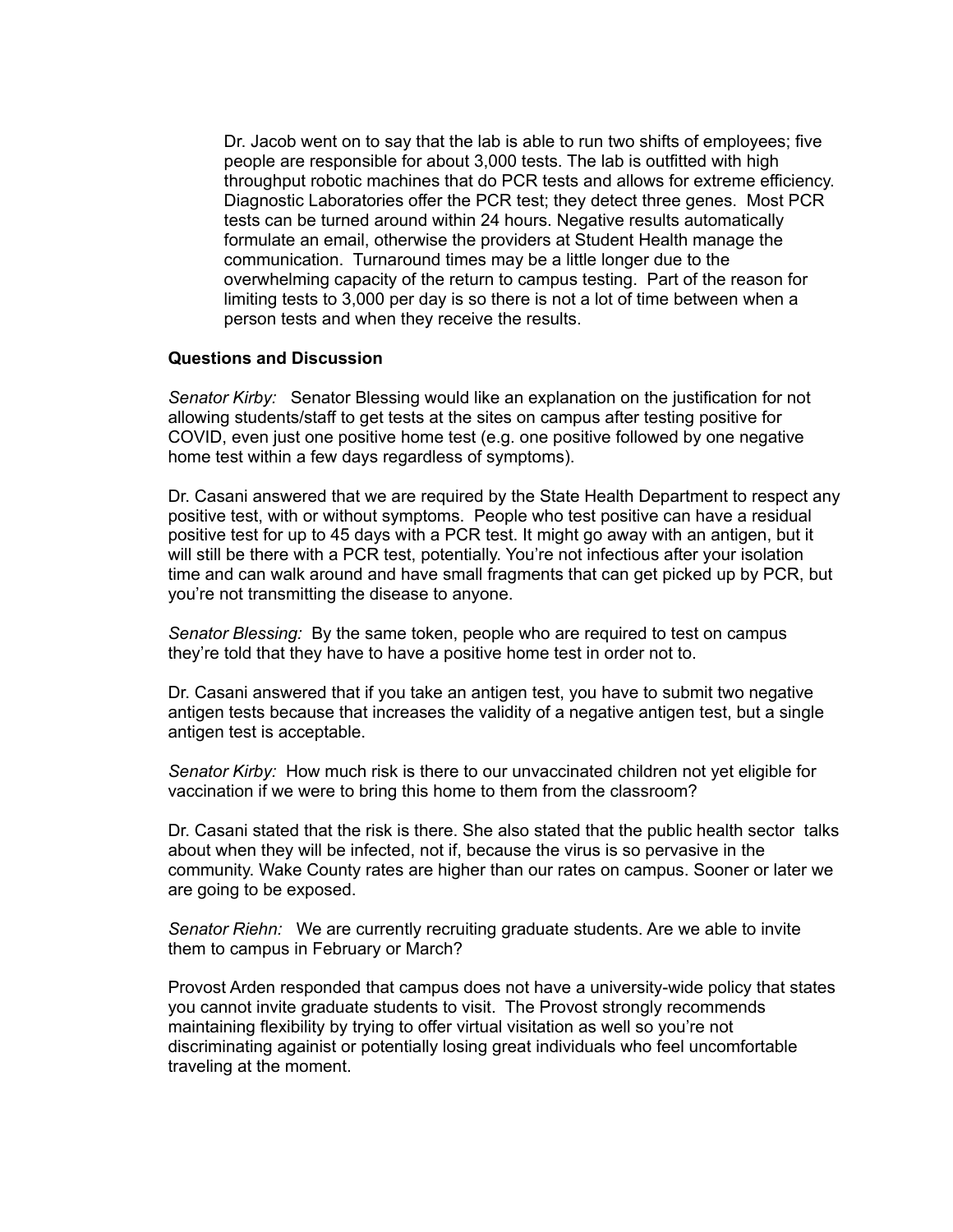*Senator Vincent:* I really don't expect, nor do I wish to receive a response from the administration, this is intended as a statement. It's a statement by me, a member of the faculty for 40 years, member of the Faculty Senate for a number of years and a member of the Faculty Senate Executive Committee for the past two years. I'm shocked that there has not been more sensitivity on the part of the administration to the COVID crisis, given the incredible increase of the COVID cases, given the current state of hospitals and health services in North Carolina, generally Wake County specifically. I'm appalled, though not surprised, that the faculty has been entirely cut out of being consulted on how to move ahead. In my opinion, this is in part a failure of leadership of the Faculty Senate, but it is also a stark reminder of the administrative culture of North Carolina State University. I'm afraid I've come to the conclusion that the administration values the health of its faculty and the wider community less than the approval of conservative members of the North Carolina Legislature and other groups. My own case is illustrative. I am 74 years old and in a high risk group. Because of this, I requested that my 70C class, which was assigned to a room with 84 seats, go online for the first few weeks of the semester. My request was turned down by the dean of my college, who had invoked the instructions received from the administration. I, therefore, divided the class into groups. The assigned classroom obviously made social distancing impossible. This format, with different students coming on different days, is in my opinion, less pedagogical than an online class. I was given no option. I'm afraid I've come to the conclusion that the administration values the teaching faculty's health and judgment concerning pedagogical issues less than its commitments to other groups. To say I'm only disappointed would be to misrepresent my dismay and my frustration.

*Senator Ghosh:* It seems we have given up on contact tracing. Is it because of lack of resources or does it not make sense to do it anymore?

Dr. Casani responded that it's difficult to do contact tracing because of the infectivity and also because of the timeline. We don't have the capacity to do it.

*Senator Ghosh:* Would it make more sense to give us two to three weeks of latitude to get to a point where it's more manageable?

Provost Arden remarked that there was a thorough discussion between the chancellors and the president of the UNC System on how to handle the start of the semester. It was the decision by the vast majority of chancellors to do it in this way. He reiterated that the variant is significantly pathogenic and with vaccination and booster, the likelihood of visibly adverse outcomes with Omicron infection is extremely low. He went on to state there is a growing national realization, including medical advisors to the White House, that we're in a different situation right now. This is becoming an endemic; it's not a matter of if, but when you get infected.

*Senator Kirby:* A clarification was requested in the Q&A. Are you saying that faculty can move courses online for a few weeks without approval?

Provost Arden clarified that if there is a specific, physical reason, then yes. These are usually departmental level decisions and do not come to the Provost's office at all. In those circumstances, you could go online for a couple weeks, but the principal strategy is the hybrid strategy where modalities are offered to allow students to come to class or not.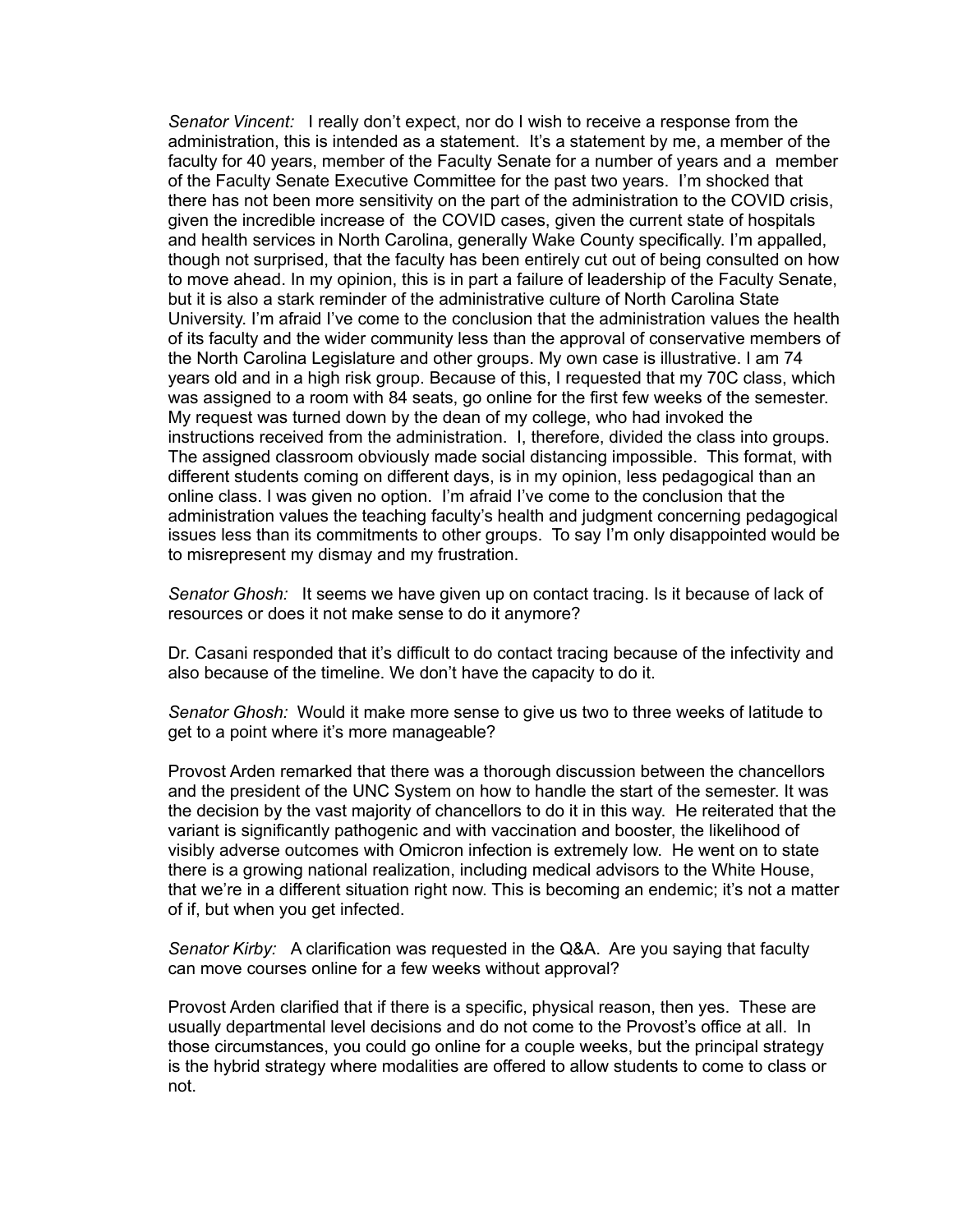*Senator Kirby:* Jessica Jamison has a clarification on contact tracing. She asks, if there is no contact tracing, are faculty still not allowed to tell students they might have an exposure?

Dr. Casani responded that they have distributed a generic message that does not identify a student but states that there was a COVID positive reported in the class and recommended that students get tested. If you choose to send this message to your class, do not identify the student. The generic message is available for faculty.

*Senator Kirby:* A comment from the Q&A reads, "Seems there are different standards for student safety and instructor safety. Instructors are expected to be in the classroom while students are offered the option to attend in person, or virtually and faculty are then expected to offer both modalities simultaneously."

Provost Arden responded that to offer dual modality and give people a choice of classroom or virtual, by definition the instructor has to be in the classroom.

*Senator Kirby:* John Bach is curious about classroom density guidelines. For example, if a class has 100 students enrolled and is scheduled in a room that accommodates 100 theater style seats, is having students sit shoulder to shoulder okay?

Provost Arden confirmed that it was okay and reminded everyone that before last semester campus started dropping the six foot distance requirements; we trust vaccination and masking to be principal defensive measures.

*Senator Kirby:* A lot of these conversations seem to be happening with people who do not regularly interface with students as frequently as instructors and support staff. What opportunities are there for those who are directly impacted by these decisions to make those decisions?

Provost Arden responded that there are many opportunities for discussion and interaction. The faculty senate meetings are an opportunity. Dr. Casani and Dr. Orders interact with faculty across campus on a regular basis. Faculty are not of one opinion on this; faculty vary from those who want to switch completely to online instruction for a semester for a few weeks, to faculty who insist on being in the class and taking attendance. Our mission as an institution revolves around a face to face experiential institution.

*Senator Kirby:* Cynthia Levine says, I think that many of us are concerned because of the association between long COVID and even mild disease symptoms. I think if it weren't for long COVID or long term loss of smell or taste, this would be easier to accept. I'm afraid it's too soon to give a solid answer on that.

*Senator Riehn:* What fraction of the faculty is above 70 and have we seen an increase in retirement over the last two years?

Dr. Casani stated that it's not the same age distribution issues. Omicron is clearly serious for people who are unvaccinated of any age. There have been reports of issues in unvaccinated children, teenagers, and young adults. It is significant for the unvaccinated or under vaccinated individuals. There have been a small number of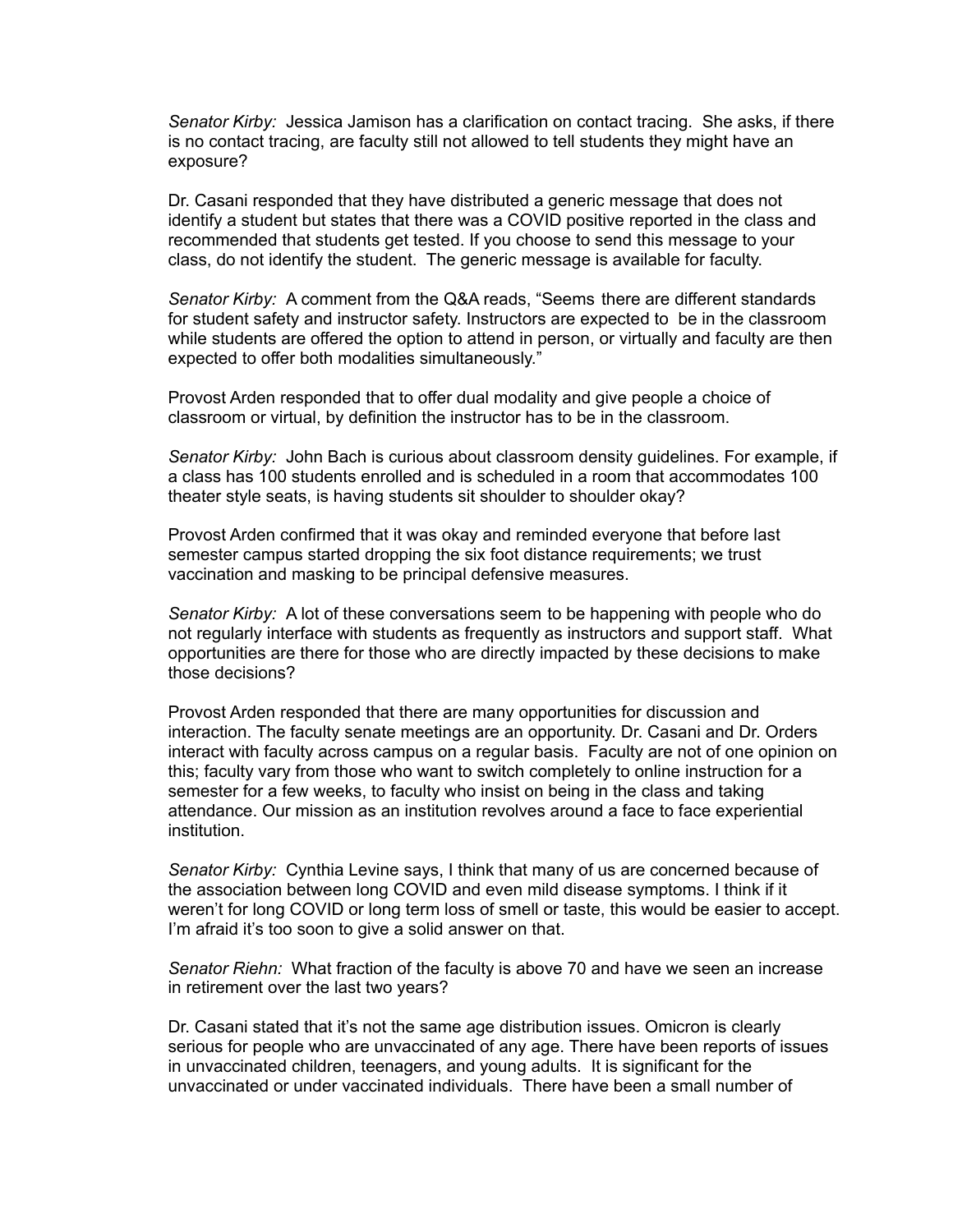cases of people who have increased morbidity and mortality, who are older, who have comorbid conditions with Omicron.

*Senator Robinson:* There is considerable overhead and time and effort required to teach a course two ways, even with the technologies that are available. My concern is for pre-tenure faculty who have in their SFR a 40% or 50% obligation for research. For instructional faculty, if the workload increases, they will just be working longer, uncompensated hours. The provost has indicated that we're going to be living with this pandemic for a while, so I'm wondering what the thinking is among administration about protecting the careers as well as the mental health and family health of early career faculty in the face of this additional workload of offering multiple set of modalities.

Dr. Stewart responded to Senator Riehn's earlier question about retirement. She answered that there has been an uptick in the number of retirements but is unable to say if it's a statistically significant trend.

In terms of Senator Robinson's comment and question regarding the demands on teaching, Dr. Stewart commented that she is seeing COVID impact statements in the RPT dossiers. Faculty are talking a great deal about how they're managing the effects it's having on their scholarship, the effects it's having on their engagement work and service work. She continued by saying that those standards in large part are owned by the department and college faculty. Dr. Stewart mentioned her discussions with department heads and DVF chairs about whether or not it's appropriate to consider adjusting departmental and college rules to think through and address the changes in faculty work that have occurred for the past two years and the trickle-down effects.

*Senator Kirby:* If all of these issues are happening, why are we still required to be teaching on campus? Seems very unsafe for students and faculty especially for those with immunocompromised conditions and family.

Provost Arden responded that if a faculty or a member of the family is immunocompromised or has other medical conditions, then those are things that would be taken into consideration in allowing for a class to move online temporarily or for a semester.

*Senator Kirby:* There was a question about why then does NCSU not mandate vaccinations for students, faculty, and staff to prevent hospitalizations and deaths?

Provost Arden answered that NCSU does not have the authority to mandate vaccinations. There are federal requirements that apply to individuals who support federal contracts.

*Senator Zagacki:* I can imagine cases where, temporarily, there are changes to the way in which the annual evaluations of faculty are conducted. For example, departments may wish to forgo the rigid quantitative measures of evaluating faculty in favor of a more qualitative evaluation.

Dr. Stewart responded that many departments are moving a more developmental or formative approach to annual evaluations in the context of what the pandemic is doing in terms of the balance of your work. The long term issue is trying to figure out what that